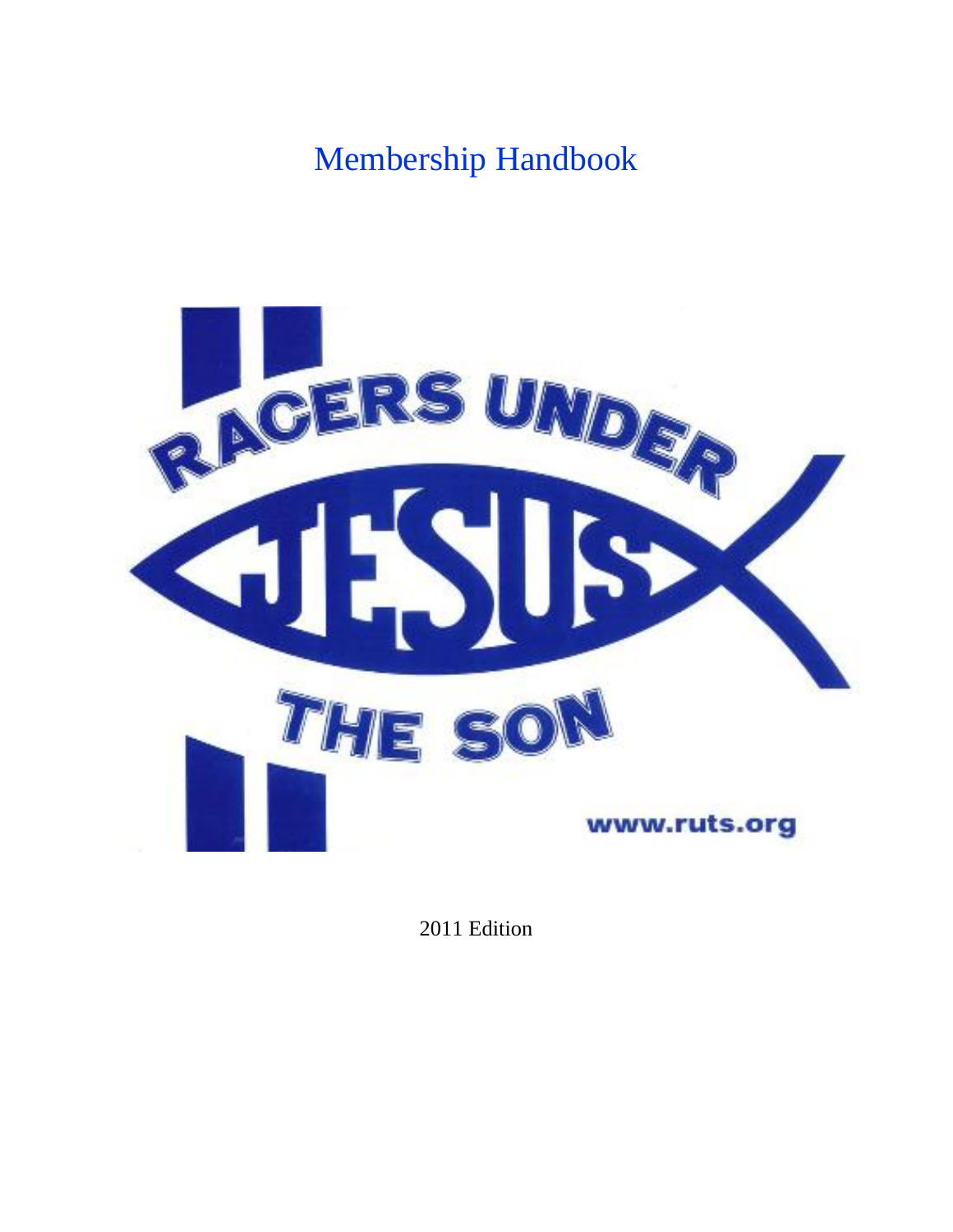Welcome to Racers under the Son Motorcycle Club. Founded by Mike Tarter in February of 1984, RUTS is a non-denominational group of Christian off-road enthusiasts. Our purpose is to be an evangelistic outreach to those who need Jesus Christ as Lord and Savior. We also want to bring revival to those who are saved. *Racers Under The Son* is not just another club; we love the Lord and enjoy fellowship with other Christians. God has given each of us special talents and interests, ours is dirt and bikes. With this gift of joy we have in the deserts and forests, we have the responsibility of sharing God's word with the unsaved. We take our faith seriously and we strive to be a good witness for Christ in all we do.

The guide will help get you familiar with the activities, responsibilities, traditions and goals that we have as a club. As a new member, we ask that you read it and familiarize yourself with our membership requirements and expectations. We pray that you will not only be a light in the desert to the unsaved, but that we as a club will also minister to you and your family as brothers and sisters in Christ. You are now officially a RUTSTER. Welcome to the family.

#### **In this guide**

Membership Requirements Club Communication Club Rides – for the whole family Racers **Meetings Officers** Club Points Jerseys and Apparel Club Rules Current Roster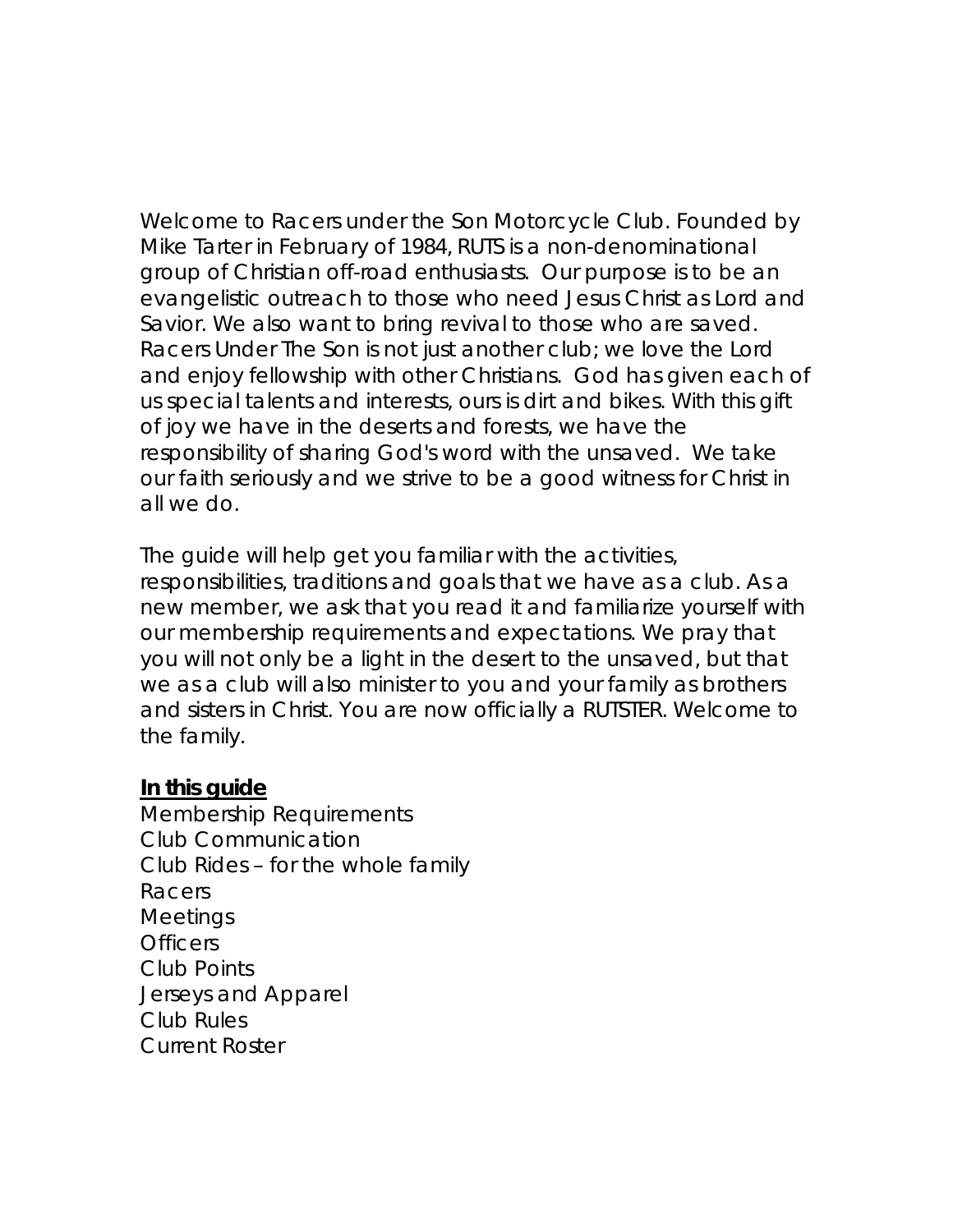#### **Membership Requirements**

There are only few things that each RUTS member is required to do in order to keep their membership in good standing. Please do not confuse these with the *Club Rules*, which are more designed to assist with rider safety and camp courtesy.

1) Each member family must agree to the *RUTS Statement of Faith*. This is written on the RUTS membership application that you signed.

**1. We are a non-denominational Christian organization, dedicated to spreading the gospel of our Lord and Savior Jesus Christ.** 

**2. We believe in the deity of the Lord Jesus Christ as God the Son and His virgin birth, his crucifixion as payment for our sins, his resurrection from the dead, and his forth-coming return.** 

**3. We believe that the Bible is the infallible word of God.** 

**4. We believe that all have sinned and fallen short of the glory of God, and are in need of Salvation.** 

**5. We believe that there is no way to salvation except by faith in the shed blood of Jesus Christ.** 

**6. We desire to know Christ and to be conformed into his image by the power of the Holy Spirit.** 

**7. We believe that the only true basis of Christian fellowship is his Agape Love, which is greater than** 

**any differences we posses and without which we have no right to call ourselves Christians.** 

2) Each RUTS family must send in their membership renewal and waiver each January. The membership renewal form is on the website and in the monthly newsletter in Dec and Jan. Dues are \$25 per year. Membership will not be denied to those who can not afford to pay annual dues, however your membership renewal form and waiver must still be mailed in. Only members that have renewed membership will continue to receive the RUTS monthly newsletter. You may rejoin RUTS after a lapse in membership without going through the more formal interview process. If you became a member in Nov or Dec, then your membership dues will carry over to the following year.

3) All members are required to serve at the annual *RUTS Meltdown*, typically the second weekend in June. Our Dual European Scrambles event, sanctioned by the AMA and District 37, usually draws over 1000 people. Months of effort go into the planning of this event and we expect "all hands on deck". We use this event to share Christ with our desert racing friends and to show the un-saved desert riders that Christians a lot of fun to hang out with! We go "all out" at the Meltdown with a free BBQ, live band, night time video, morning church service and huge prize give-aways. Most RUTS members come early (Thursday or Friday morning) and stay late on Sunday afternoon to clean up camp. With over 100 member families, the individual responsibilities of this event are shared very well. Mark your calendar for this one.

4) RUTS members who also race District 37 are required to work the "RUTS PITS" for at least one race per year. We have official RUTS pits at all District 37 Hare Scrambles and Hare and Hounds. Although we do participate in Enduro's, Grand Prix's and European Scrambles, pits are not required for those types of races. We have official PITS at approximately 15 races per season. More on this in the section for Racers.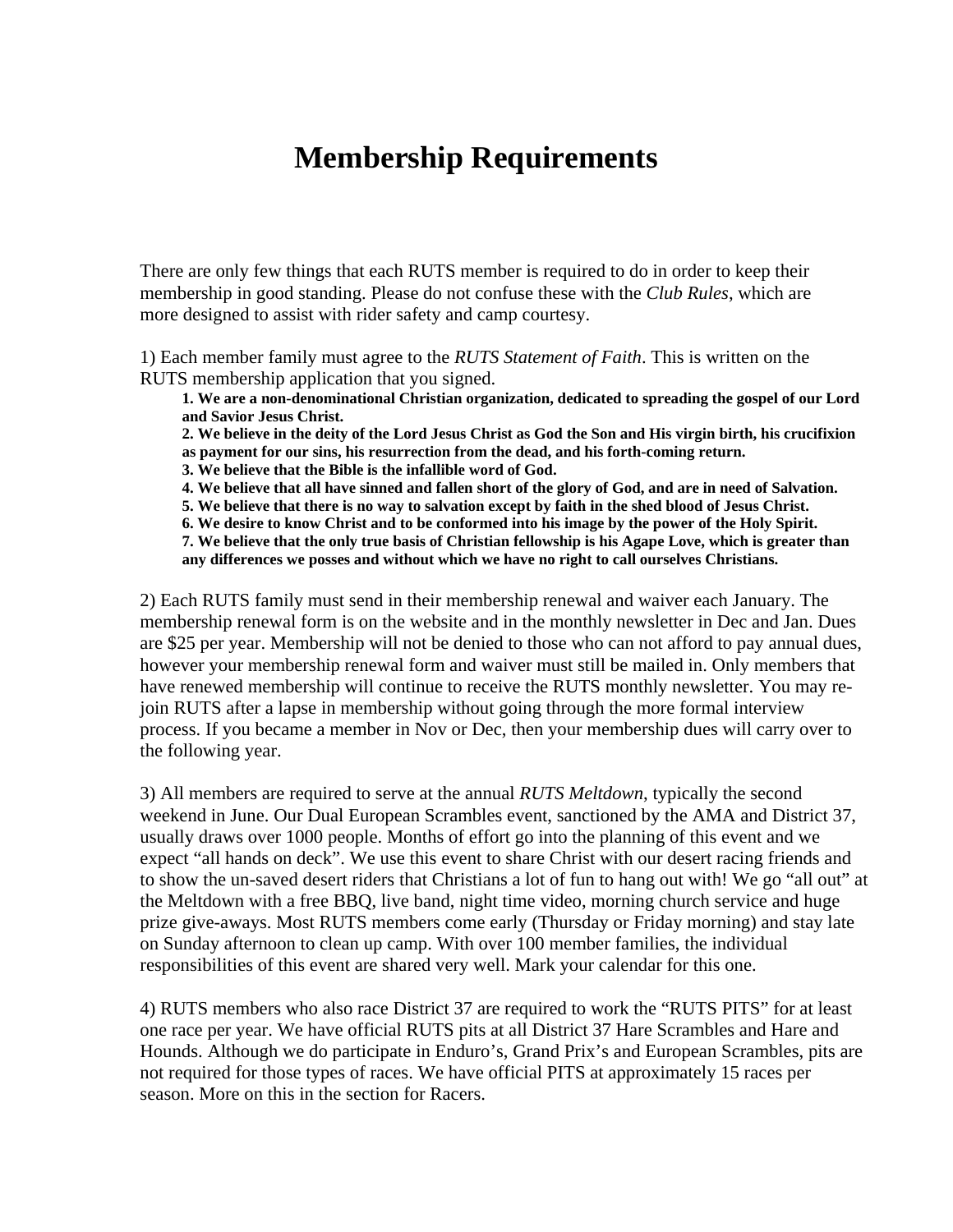## **Club Communication**

General Meetings Officers Meetings Annual Racers Meeting Monthly Newsletter Emailed Website / Message Board

**General Meetings** are held on the 1st Monday of every month. We change it to the 2nd Monday when the first Monday falls on a holiday, such as Labor Day in September. Meetings are from 7- 9pm. At these meetings we decide on our monthly club rides and races, plan our annual events such as Meltdown and the Christmas Party and discuss issues pertaining to club expenditures, Racing rules, new members and much more. We end with a devotion time usually led by the President and close in prayer by 9pm. Meetings are held at Fuddruckers in Buena Park, off Orangethorpe and Beach Blvd.

The **Officers Meetings** are held on the 3<sup>rd</sup> Monday of each month and generally rotate between the homes of the club officers. These meetings are open to all club members. Officer meetings are usually spent discussing the direction, focus and goals of RUTS as a whole. The officers are always open to new ideas and encourage members who wish to participate in leadership roles to attend these meetings. Our trail bosses (ride leaders) are asked to attend the officers meetings the month prior to their monthly ride. The location of these meetings is announced in the monthly newsletter.

Our **Annual Racers Meeting** is held in January of each year, usually the 2<sup>nd</sup> or 3<sup>rd</sup> Sunday of the month. All active racers are highly encouraged to attend. At this meeting we review the racer responsibilities of our racing members, brainstorm new ideas, set the PIT crew schedule and vote on issues relating to the racing members of RUTS. Non racing members interested in racing are welcome to attend. The location is announced in December's newsletter and on the website.

The **RUTS E-mail Newsletter** is sent to all RUTS members, former and current that we have an email address for. It is sent in PDF format (Adobe Acrobat) and will arrive in your inbox a few days prior to the printed postal version. The email version is also available on the website as soon as it is emailed out.

The **Website and Message Board** is always up to date with the most current information. You can find this info at www.ruts.org. It is always a good idea to check the message board for updated plans just prior to leaving for a club event. Any member can post on the message board.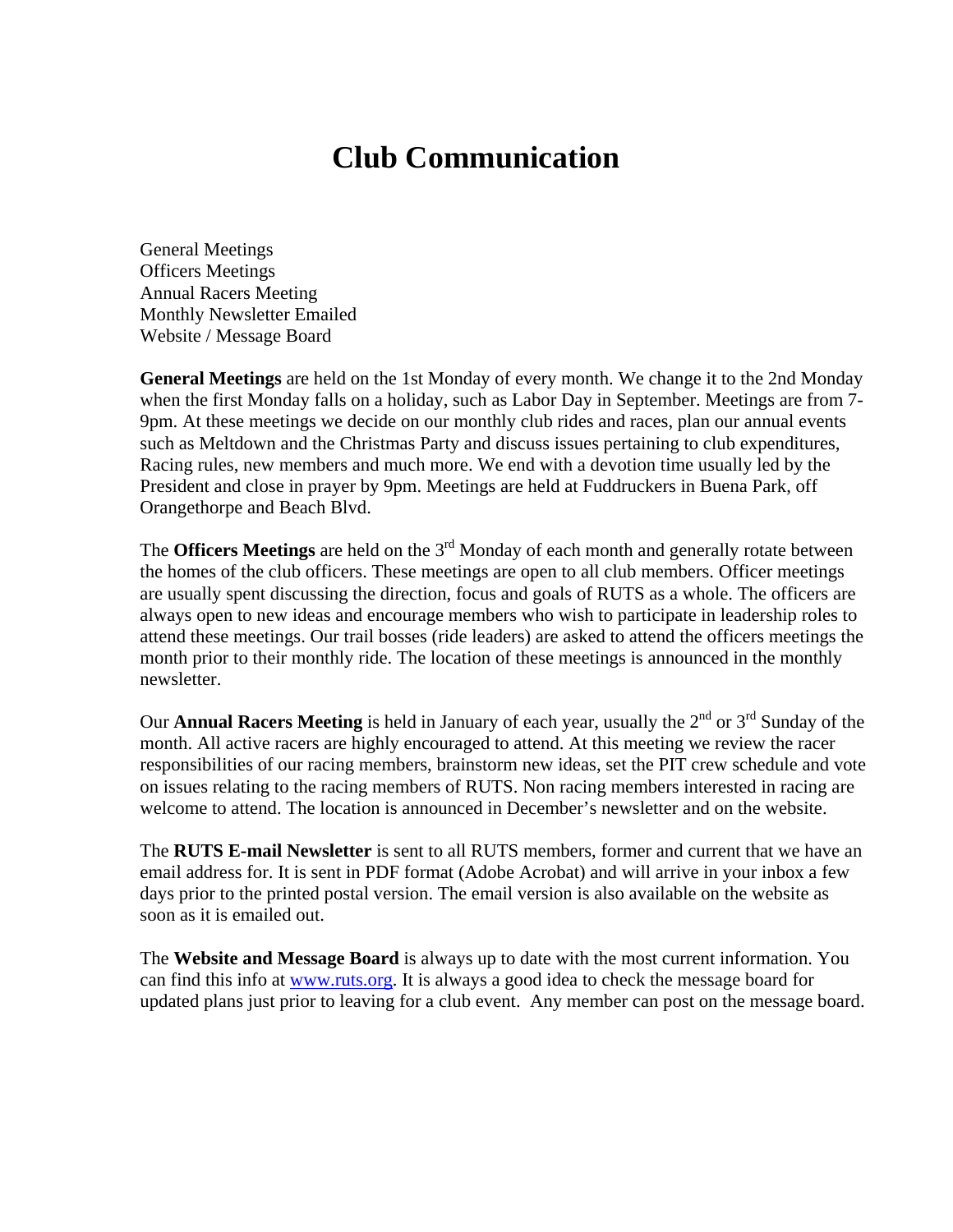#### **Club Rides**

**Club Rides** are held on the 3rd weekend of each month with only a few exceptions. These rides are full of fun and fellowship. Some of our rides are traditional and very well attended and some rides change every year. Club rides are organized by a TRAILBOSS. The trailboss is responsible for picking the camp location, marking the camp location with directional arrows, providing the first aid kit, directions to the nearest emergency facilities and organizing our Sat night camp fire devotional time. Club rides are for all abilities and all ages, bikes, quads, rhinos and any other off road vehicle that you can ride on or in!

You can get directions and information about the monthly club rides on the website or the newsletter. Anybody is welcome to attend our club rides. Members are encouraged to bring their extended families, neighbors and un-saved friends. Potential and prospective members are also welcome to attend our club rides.

Our club ride schedule is determined in December of each year. Dates, locations and trailbosses are discussed and selected at our general meetings in Dec and Jan. The club ride schedule is not set in stone; it frequently changes due to ride location availability, weather and trailboss availability.

Our club ride schedule usually looks something like this. As you can see all but **4** of our monthly rides are typically the same. The 4 ride locations in Jan, Feb, April and Sep are chosen by the volunteer trailboss for that month.

**Jan ride:** Fremont Peak over New Year's Weekend **Feb Ride**: Dove Springs Treasure Hunt **March Ride:** Cal-City Poker Run benefiting the Holts (Missionaries Georgia, former USSR) April Ride: to be determined **May Ride:** Cougar Buttes, Lucerne Valley – prep for Meltdown Weekend **June Ride:** Cougar Buttes. This is always the 2<sup>nd</sup> weekend. It is our annual D37 Race event. July Ride: to be determined (previously Kennedy Meadows) **August Ride**: Track Day or swim party September Ride: To be determined **October Ride:** Mike Tarter Motolympics. Soggy Dry Lake. Fun competitions for all ages **November Ride**: Riders helping Riders.. Sat Race. Thanksgiving weekend. Anderson Dry Lake **December Ride:** Always over New Year's weekend, always at Fremont Peak.

Anybody interested in being a ride trailboss or suggesting a new location should attend one of the monthly general meetings or contact an officer. Trailbosses are also asked to write up a ride report for the following month's newsletter.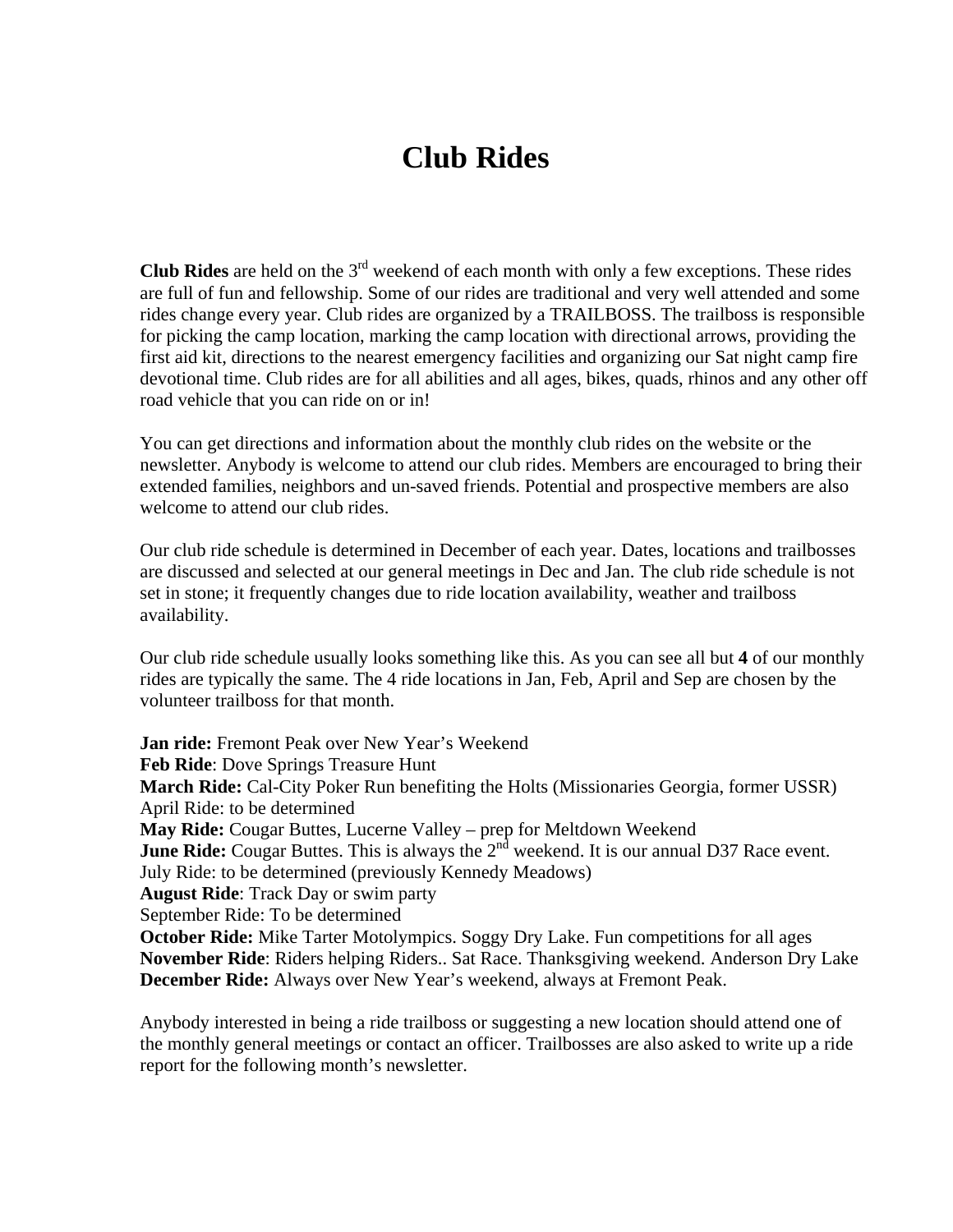#### **Racers**

Just less then ½ of all RUTS members are also current or former D37 desert racers. RUTS formed when Mike Tarter, and avid 3 wheeler MX rider, put an ad in cycle news looking for other Christians to ride with. RUTS racers come in all shapes, sizes, ages and skill levels. We currently have riders competing in every D37 division and skill level. At the time of this writing (2007), RUTs had just over 40 active desert racers in the club.

Many of the D37 races coincide with our monthly Club Rides. This allows the non racing part of RUTs to come out and see what D37 racing is all about. Typically our Jan, June and November rides combine D-37 races with Club Rides.

All active RUTS racers are required to attend the Annual Jan racers meeting typically on the  $2<sup>nd</sup>$ or  $3<sup>rd</sup>$  Sunday in Jan. This meeting reviews our rules and goals and helps us get our pit schedule organized. Each racer is also required to work the pits at one D37 race event. We try to get 2 or 3 RUTS racers to work each race. The pit chairperson is responsible for scheduling all RUTS racers to one (1) pit duty. The PIT duty schedule is in the newsletter every couple of months.

RUTS racers are also requested to wear the RUTS jerseys while racing. Jersey can be purchased from the clubs Vice President. You must be a RUTS member in order to purchase a Club Jersey. Jersey are \$50.

RUTS racers meet at pits approximately 1 hour before the race for prayer. All racers MUST check in



with the PIT captain before the race and check out IMMEDIATELY following their finish of the race. At races with no pits (Dual Euros, Grand Prix and Enduro's) RUTS racers are encouraged to gather at camp for prayer prior to the race and because there is no pits or pit captain, the trailboss or an officer will take the duty of keeping the racer sign in sheet.

RUTS racers are representing our club when racing and as such are expected to show kindness, compassion and courtesy on and off the course, not only as representatives of our club but also of our Savior Jesus Christ. Occasionally this responsibility may call a RUTS racer to give up their race for a fallen or injured rider. This is a true act of service and is what frequently allows us as believers to use in witnessing to our desert racing friends.

RUTS pits are usually identified by flying RUTS flags and RUTS day glow arrows, identifying our Pit location.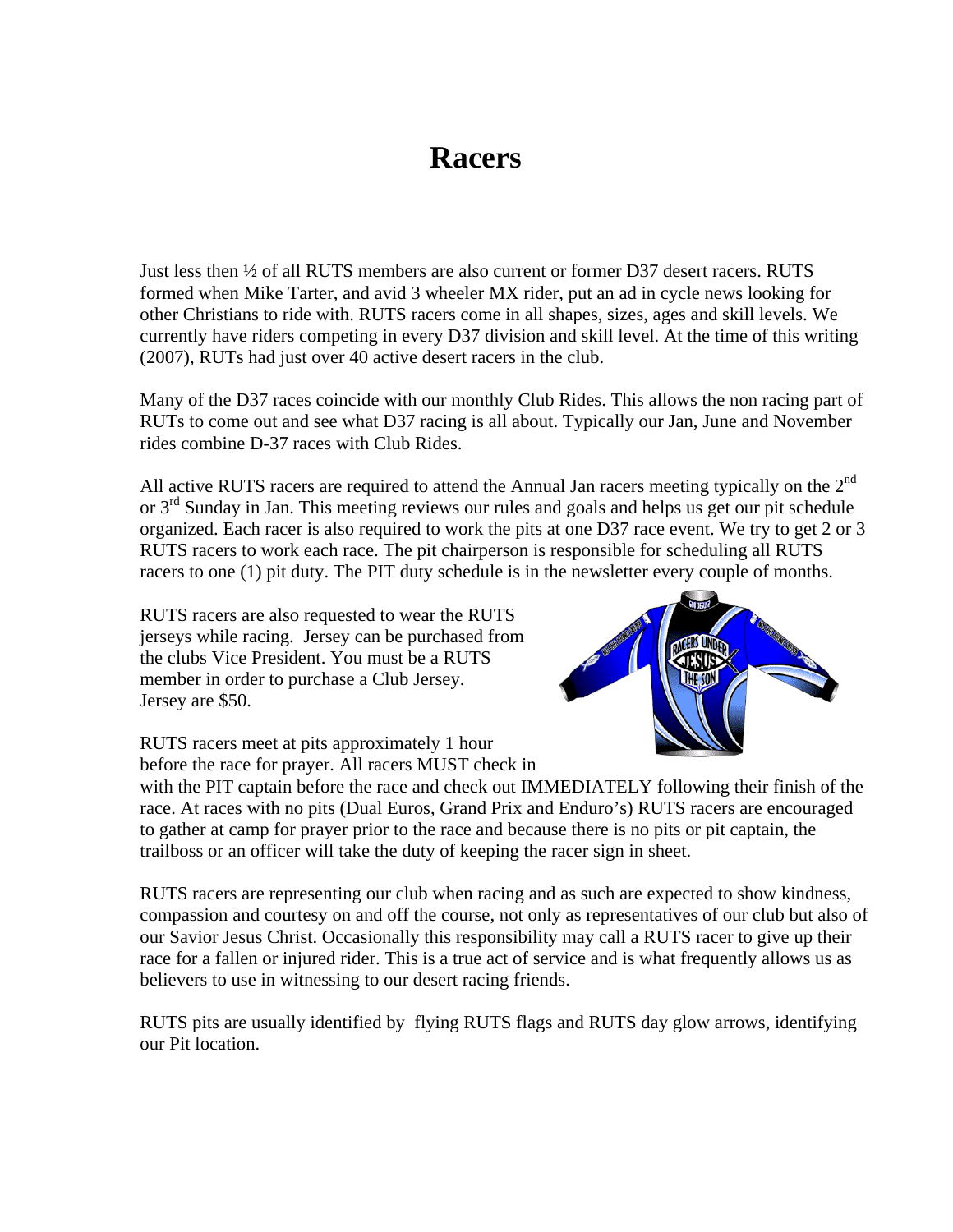#### **Meetings**

RUTS meetings are held twice each month.

The first is our general meeting is held at Fuddruckers in Buena Park. Many members arrive at 6:30 for dinner and fellowship. The meeting generally lasts until 830 or 9pm. At this meeting we go over financial considerations, membership applications, D37 news and events, club apparel, we review old business, discuss new business, organize future events and rides and take care of general club business. All members and potential members are encouraged to attend.



The second meeting is an officers meeting and is normally attended by all the club officers. Club members are welcome to attend officers meeting if they have items that need to be addressed by the officers. Any business not handled at the general meetings is carried over to the officers meeting. Officers meetings are on the 3<sup>rd</sup> Monday night of each month and go from 7pm to about 930pm. Officers rotate their homes and the meetings are in a different place each month. Dinner is usually served by the host home. Officers meetings get very busy in the spring time when the annual Meltdown race draws near.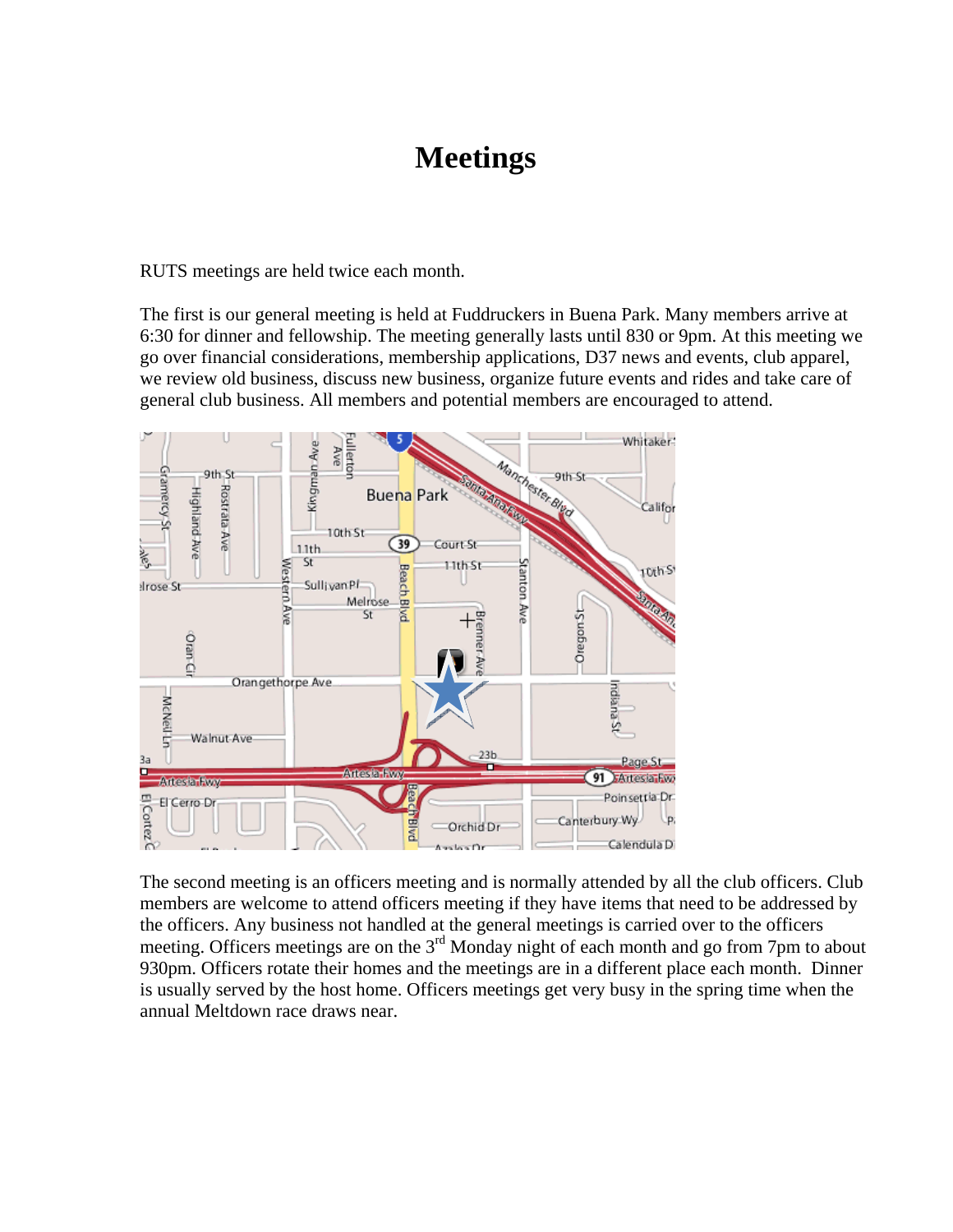#### **Officers**

Club officers hold an elected position for a 12 month term starting each January. The officers are found and selected by a nomination committee made up of 1 officer, 1 trustee and 1 active member. The 3 person nomination committee is formed each September and charged with finding members to fill the officer positions for the following year. In November the committee announces their findings and in December the club votes on the newly selected officers. Any current RUTS member can volunteer to hold an officers position. In the event that more than 1 person is nominated for the same officer's position, the membership will hold a vote at the December general meeting. RUTS officers must be active club members for at least 1 year.

In addition to the group of officers, RUTS also has 3 trustees that oversee the general business of the club. The trustees are usually long term members and are voted in for 3 year terms. The President is usually also a club Trustee. Trustees oversee the voting in of new members.

#### **The officers and their duties are as follows:**

**President:** Manage all RUTS meetings and oversee general club business **Vice President:** Perform the above duties in the absence of the President. Recently, the Vice President is also in charge of all club appeal, jerseys, flags, stickers, decals, hats, etc… **Recording Secretary:** Takes notes and reports all topics of discussion at each meeting. **Treasurer:** Manage all club finances, deposits, checks and club tax filings. **D37 representative:** Attends all D37 meetings and represents RUTS at those meetings when necessary. Reports all pertinent news back to the club at general meetings. **Competition Chairman:** Keeps track of all club points, issues year end awards **Correspondence Secretary:** Keeps the member database up to date, manage new member application process, response to email and website inquiries. **Webmaster:** Manages the ruts website **Newsletter Editor:** Creates and mails the monthly newsletter to all members.

A list of current officers, their email and phone numbers can be found in the back of the newsletter each month. All officers are available to answer questions from members at any time. Just give them a call! That's what they are for.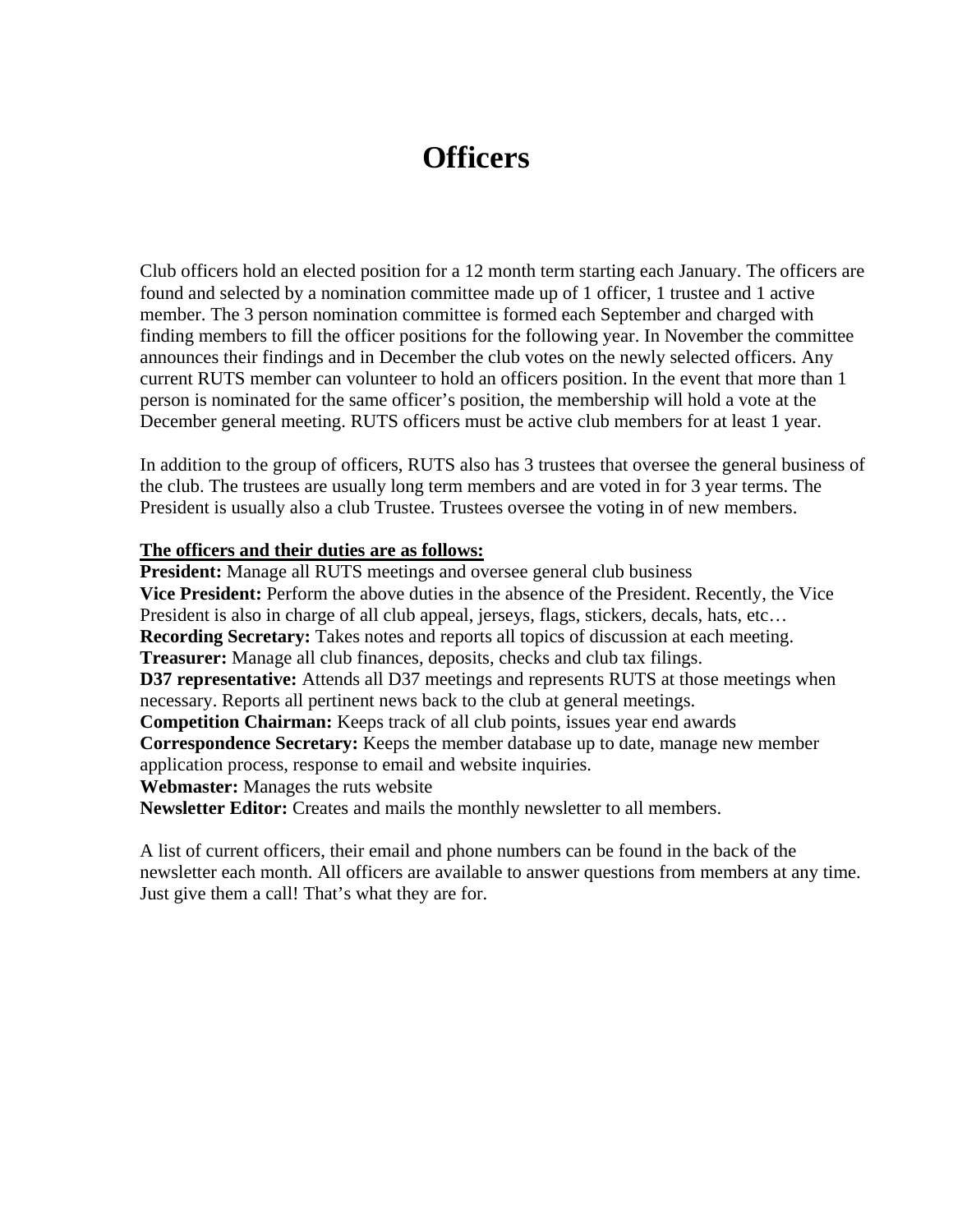# **Club Points**

Each year at the Christmas party, individual members are recognized with awards based on "Club Points".

The points are kept and tallied by the Competitions Chairman.. Awards are given to the members with the highest amount of points in the following categories.

Highest point adult male (over 18) Highest point adult female (over 18) Highest point youth male (12-18) Highest point youth female (12-18) Highest point child male (under 12) Highest point child female (under12)

Points are issued for many things including but not limited to:

General meeting attendance (5pts) Attending monthly club rides (5pts) Racing or attending monthly club Races (5pts) Working the race pits (5pts) Trailboss-ing monthly club rides or performing Pit-Captain duties (10pts)

There are sign in sheets at each of the above activities. Make sure you sign in at each event in order to receive your club points. You won't receive club points if you don't sign in.

The sign in sheets are mailed or faxed to the CompotionChairman after each activity. If you have any questions on club points, contact the comp chairman. His / her phone number is in the monthly newsletter

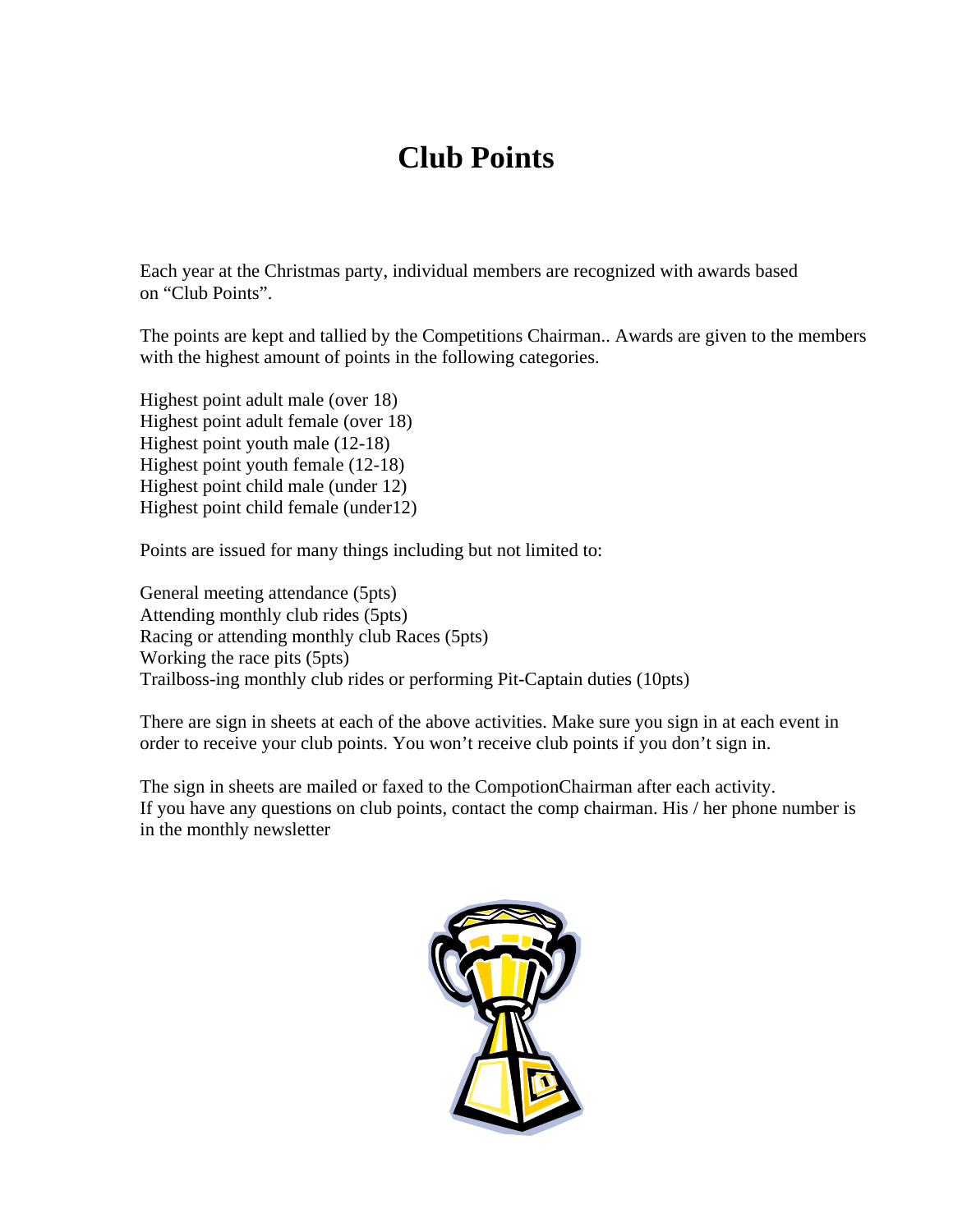### **Jerseys and Apparel**

RUTS Apparel is available for club members to purchase. The Vice President can be contacted for apparel sales. His / her phone number is in the monthly newsletter. You can buy RUTS stuff at meetings, rides and most RUTS events. The Vice President can also ship something to you if you want to order by phone. Here are some of the items for sale. Not listed are bike fender decals, 4"x3" RUTS stickers and prior year Meltdown T-Shirts from the RUTS race event. Call the vice president for current prices. His / her phone number is in the monthly newsletter.

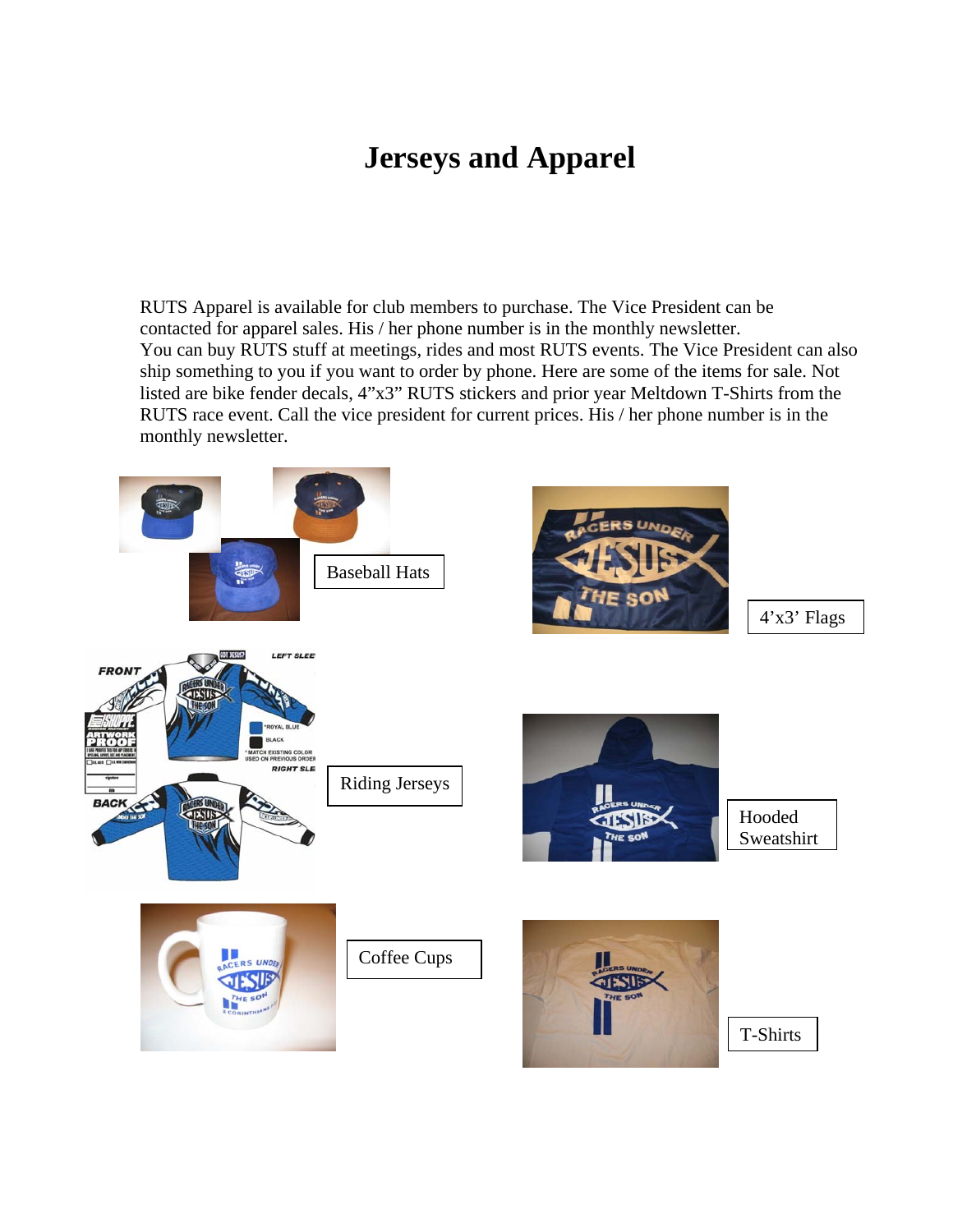## **Camp Rules**

Due to the growth of RUTS over the years a few camp rules have been created to keep our kids and our camp areas safe.

- 1) Keep motorcycle quad speed under 10mph in camp
- 2) Wear your helmets at all times. Remember who is watching us (our kids)
- 3) In camp, please keep your dogs leashed. There are lots of dogs and lots of little kids.
- 4) Generator "quiet hours" are from 10pm 7am. If you know that you will need to run your generator later or earlier than this, simply camp on the outside perimeters of camp. Freezing wives and crying babies are granted amnesty to this rule on occasion.
- 5) No drugs or alcohol at RUTS camp. It isn't that we (as a club) believe drinking is unbiblical, but rather that RUTS want to try our best to be a light in the desert to other riders, racers and campers. The perception of who we are and what we stand for can be confusing to the unbeliever when we do not follow this rule. We don't want to give off false impressions to our future brothers and sisters in Christ. We also never want to cause another brother or sister to stumble. For these reasons, RUTS chooses to abstain in camp.
- 6) Leave the camp area cleaner than you found it. Pick up all camp markers and arrows on the way out.

# **Camp Suggestions**

- 7) When riding far from camp, ride with a friend. Never ride in unfamiliar areas alone.
- 8) Desert riding can be full of surprises. Ride prepared. (full gas tank, tools, tow strap)
- 9) Do not ride backwards on a marked race course. (if it hadn't of happened it wouldn't be in this list)
- 10) Attend the campfire bible study on Saturday night when possible. This isn't a rule, but we sure would love to see you out there after dinner on Saturday nights. This is an important fellowship time for our club.

Remember that we as individuals and as a club represent Christ. We should always be aware that when we wear the RUTS colors and fly the RUTS flags that we are to be examples of Christ in everything we do.

1 Corinthians 11:1, St Paul says, "Follow my **example**, as I. follow the **example of Christ**